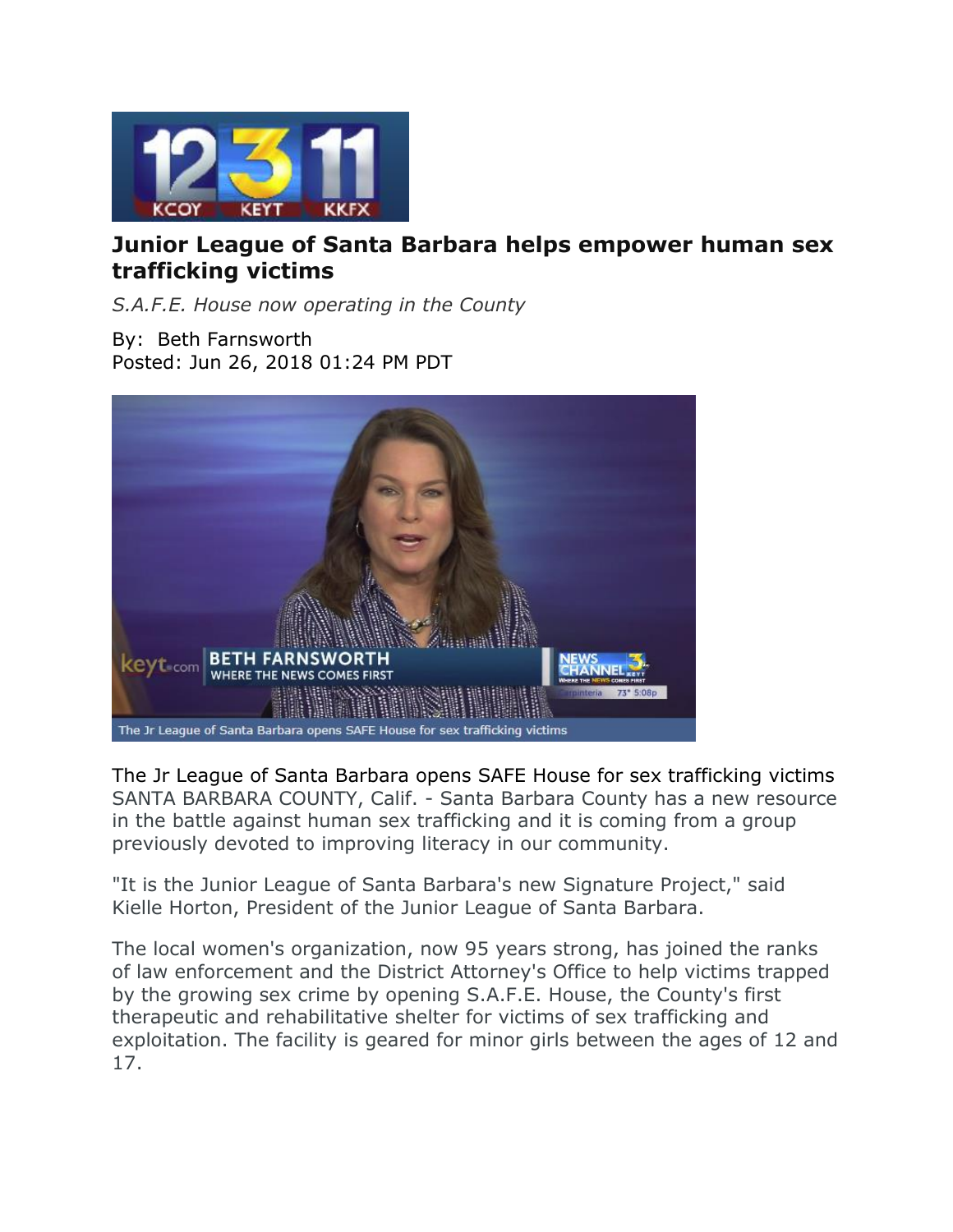Local members put together a video which included testimonials by young girls healing from sexual trauma. Their faces and identities are not revealed.

"A lot of us kids, we've been through a lot and we want to go to a place where we feel safe," said one young girl in the video, with her hands clasped.

"Our members really stepped up and they wanted to dig deep into an issue that was plaguing our community that few people knew about," Horton said.



Law enforcement experts said that tourism, conference venues and migrant labor are among the draws that make all of Santa Barbara County vulnerable to this alarming trend.

"It was late at night I was under the influence of GHB," said another girl during a testimonial. The camera is pointed at her gray, high-top sneakers as she speaks.

It took a little more than a year for the local 500-member organization to secure permits and a license for the private, furnished, 4-bedroom home. It is in an undisclosed location in the county.

"Some will stay longer than 6 months," Horton said. "Some hopefully are able to go back either with biological family or kinship family or a foster placement sooner than that time."